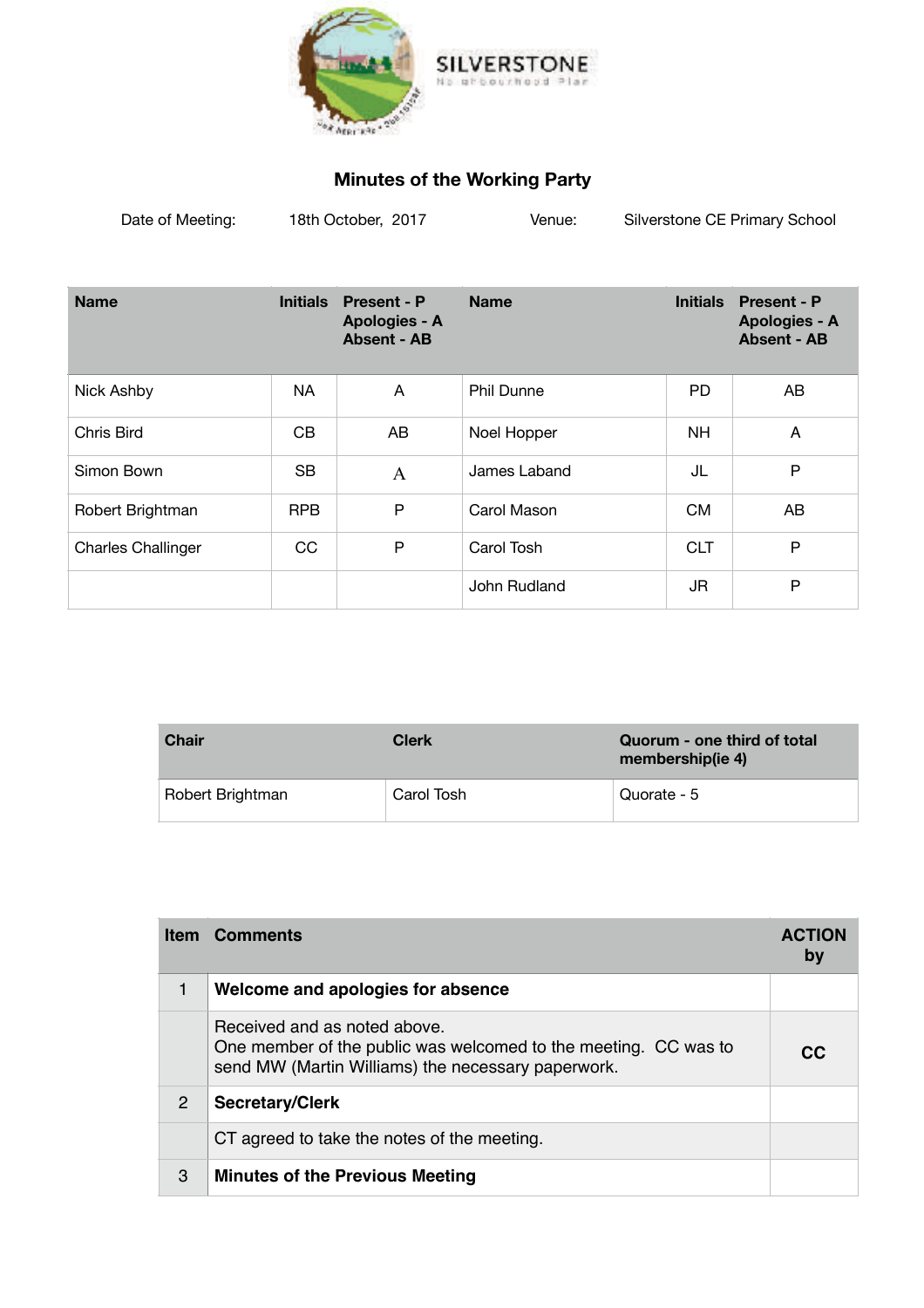|   | <b>Item Comments</b>                                                                                                                                                                                                                                                                                                                                                                                                                                                                                                                       | <b>ACTION</b><br>by                                         |
|---|--------------------------------------------------------------------------------------------------------------------------------------------------------------------------------------------------------------------------------------------------------------------------------------------------------------------------------------------------------------------------------------------------------------------------------------------------------------------------------------------------------------------------------------------|-------------------------------------------------------------|
|   | Minutes of the meeting held on 18th September were approved. CT<br>would forward to JL for inclusion on the PC website and CT would add<br>them to 'Final' in Dropbox                                                                                                                                                                                                                                                                                                                                                                      | CT/JL                                                       |
| 4 | <b>Matters Arising</b>                                                                                                                                                                                                                                                                                                                                                                                                                                                                                                                     |                                                             |
|   | CC to create Powerpoint presentation using the text agreed and in<br>Dropbox plus photos supplied on memory stick by JR. Include short film<br>from Locality - JL to forward to CC.<br>The group took time to brief the new member, MW.<br>No report received around the inclusion of Sponne Pupils to assist with<br>Ecology Survey.<br>RPB to contact Landscape Architects now that the Parish-wide<br>photographic survey has been completed.<br>Write up of exhibition needed for News and Views by mid-November.<br>Volunteer needed. | <b>CC/JR</b><br>JL<br><b>NH</b><br><b>RPB</b><br><b>ALL</b> |
| 5 | <b>Public Consultation Event - 28th October to 4th November</b>                                                                                                                                                                                                                                                                                                                                                                                                                                                                            |                                                             |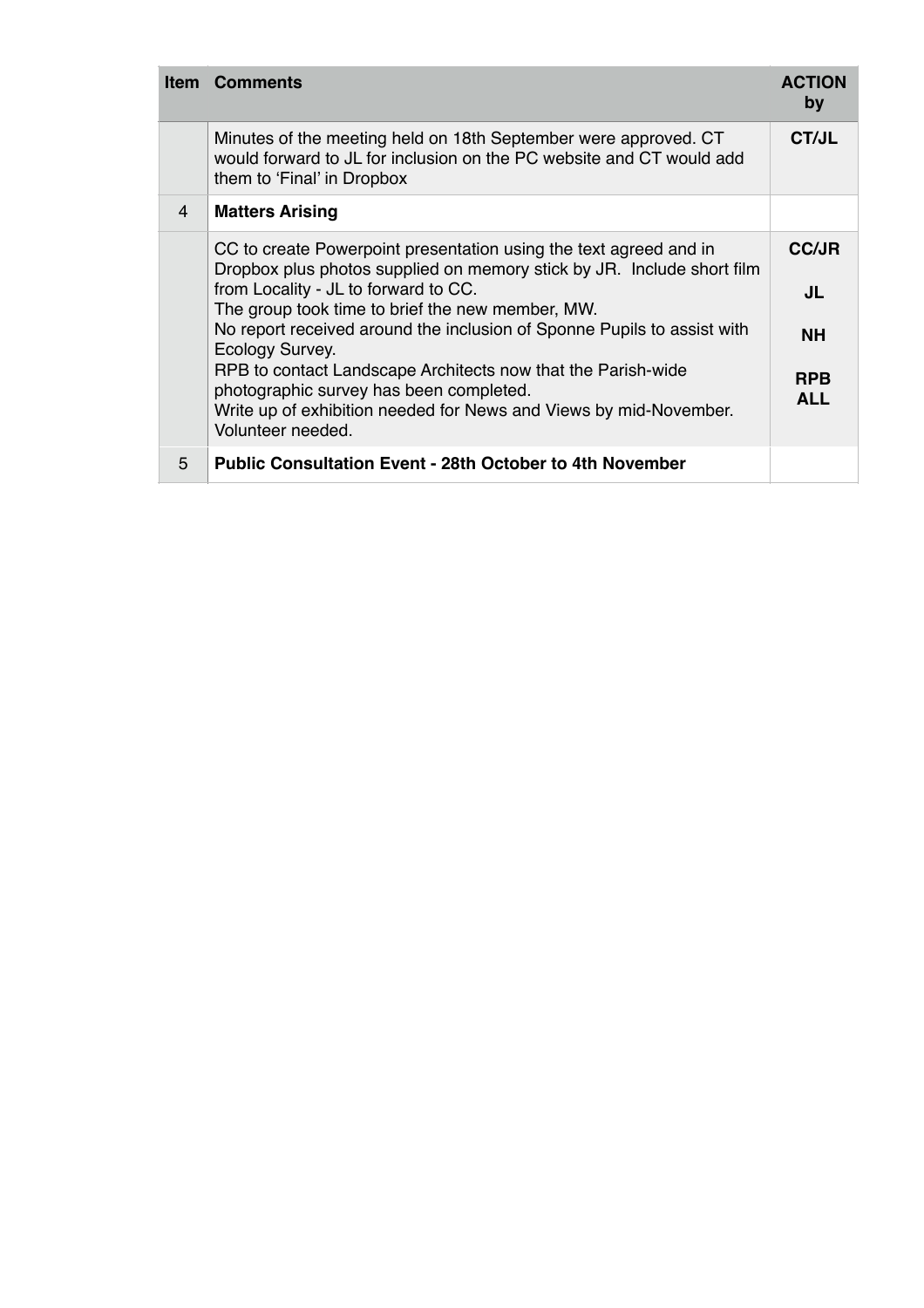|                | <b>Item Comments</b>                                                                                                                                                                                                                                                                                                                                        | <b>ACTION</b><br>by                           |
|----------------|-------------------------------------------------------------------------------------------------------------------------------------------------------------------------------------------------------------------------------------------------------------------------------------------------------------------------------------------------------------|-----------------------------------------------|
|                | The main focus of the evening was to agree and arrange the exhibition.<br>To be held in SRA and to be manned during the following times when a<br>questionnaire will be available. These will be handed out by WP<br>members manning the exhibition, on request, and will be numbered to<br>ensure validity.<br>Set up arranged for Saturday morning (28th) | <b>ALL</b>                                    |
|                | Sat. 28th and Sun. 29th October - 2-5pm<br>Mon. 30th to Friday 3rd November - 6-8pm<br>Sat. 4th November - 10-3pm<br>Rota for manning the exhibition to be arranged by CT.                                                                                                                                                                                  | <b>CT</b>                                     |
|                | NA to confirm that banners have been ordered and will be in position<br>ASAP.                                                                                                                                                                                                                                                                               | <b>CT</b>                                     |
|                | CT to insert advertising on Silverstone Community Facebook page with<br>dates and times.                                                                                                                                                                                                                                                                    | <b>JR</b>                                     |
|                | <b>Display Boards</b><br>JR to arrange for his photo boards plus to investigate availability from<br>Sue Carverhill at SNC. Velcro dots to be used for installation.<br>CC to supply TV and stand and to investigate lighting if necessary on<br>day 1.                                                                                                     | <b>JR</b><br>cc                               |
|                | CT to edit boards to have numbers not letter e.g. Board One $= 1$<br>JR to locate 'Call for Sites' map for display.<br>CC to supply the finished edit of Powerpoint to JL for PC website and to<br>NA for Neighbourhood Plan website.                                                                                                                       | <b>CT</b><br><b>JR</b><br>CC/JL/<br><b>NA</b> |
|                | Questionnaire<br>Those present agreed with the format and wording of the circulated<br>questionnaire. CT would purchase sequentially numbered stickers to<br>make each Q. unique.                                                                                                                                                                           | <b>CT</b>                                     |
| $6\phantom{1}$ | <b>Ecology Survey and Workshop</b>                                                                                                                                                                                                                                                                                                                          |                                               |
|                | Taking place on 26th and 27th October 10-5pm each day.<br>Day 1 will be inside learning about the methodology and legal/planning<br>issues.<br>Day 2 will include field work. One evening will be needed for a bat<br>survey. Names put forward so far are JL, JR, RPB, PB, NH, Steve Collis<br>and Phil Scull. Meeting place to be agreed by RPB and JL.   | <b>ALL</b>                                    |
| $\overline{7}$ | <b>Archaeology Survey</b>                                                                                                                                                                                                                                                                                                                                   |                                               |
|                | RPB will complete this over the winter months since this is mostly<br>desk and interview based.                                                                                                                                                                                                                                                             | <b>RPB</b>                                    |
| 8              | <b>Kirkwells</b>                                                                                                                                                                                                                                                                                                                                            |                                               |